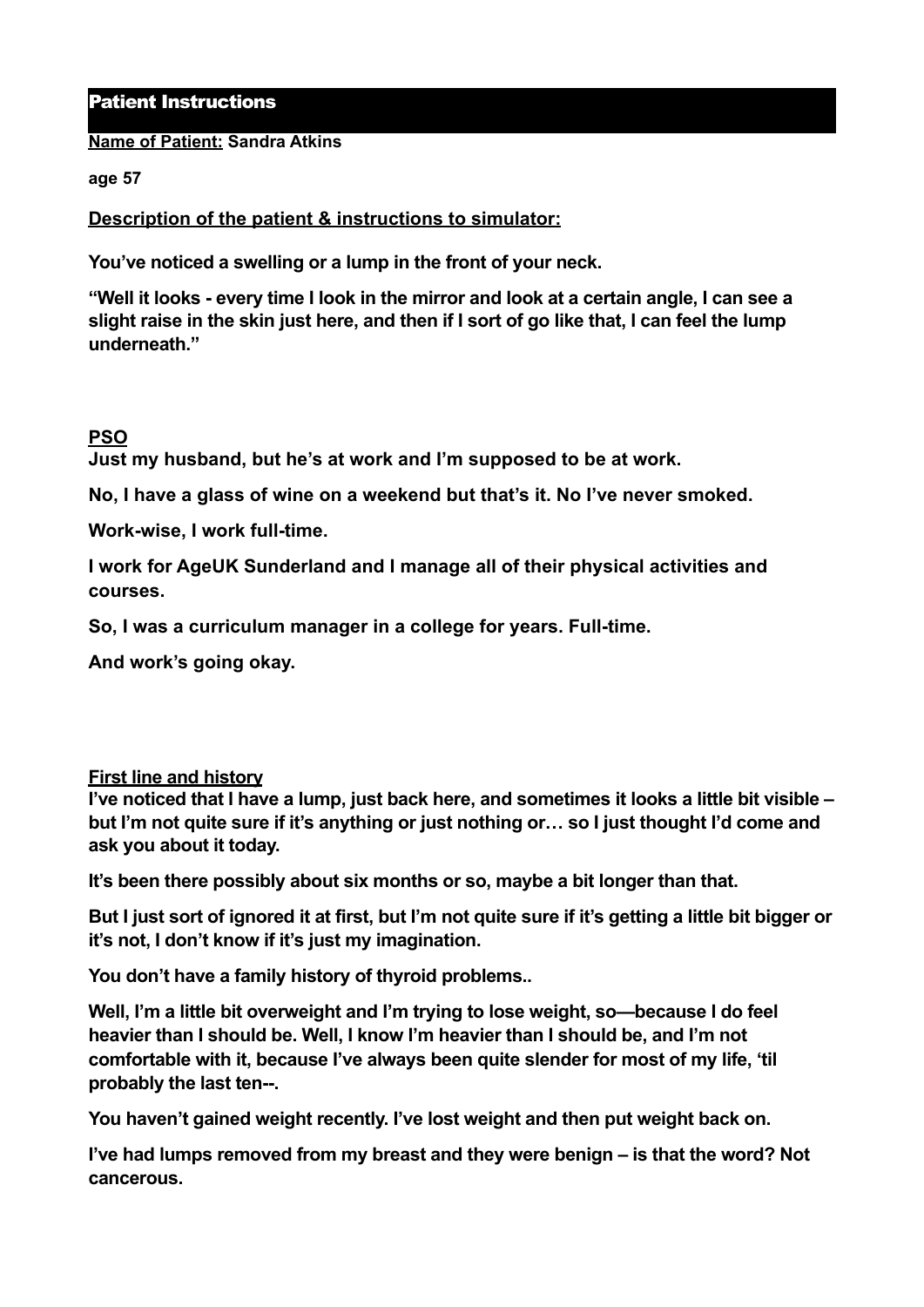**My sisters had lumps removed as well.** 

**There's leukaemia; my sister was diagnosed two years ago with lung cancer.** 

**She's still going. (She doesn't smoke.)** 

**Well, I had a full hysterectomy when I was about 51, that was with the ovaries as well. I was already going - well, I was pre-menopausal anyways, and then that kicked off fullyblown. (For heavy periods.)** 

**I still suffer from flushes, but that seems to be easing off, but I'm still waking up on a night. Just recently, I keep getting lots of flus, cold, during the winter, one after another you know. It went on for months and I've just had another one, and last week I was really exhausted, and I still don't feel fully right from it at the moment.** 

**You had a mini-stroke back in February of 2016.** 

**No changes in your medication recently. Blood pressure has always been fine.** 

**Ideas – I just thought 'oh, that's unusual', and I thought I'd best keep an eye on it and see**  what happens, but...

**I've no idea. I mean, obviously, hopefully it's not cancer, but hopefully it's nothing—** 

**Realistically, well I hope it's not cancer. Other than that, I don't know what it could be.**

**Concerns – I do (want to rule out cancer), yeah. I mean, I don't know if it's maybe because I've put some weight on. Is it weight that could maybe do that or is it not.** 

**I did stop taking the statins with all this…** 

**I mean, I haven't - they're there, but I'm a bit concerned because I was worried they the doctor, last time said something about my liver; the results from the blood test were a bit high or something?** 

**And she said come back and get them tested after a couple of months, but I never did, obviously.** 

**I don't know. I just felt that my urine was becoming quite yellow and I've recently had an eye test and he said my eyes were slightly yellow-ish, so I don't know.** 

**You will be reassured if the doctor tells you it is a harmless swelling, but you are happy to follow the doctor's recommendations for investigation.** 

**"If you don't think it's necessary, I don't want to waste time or the resources that they have available. So, if you don't think it's necessary, then I won't go for it – because it's time as well, for it, away from work."** 

**Expectation – Not really. Just…just give an opinion about it.**